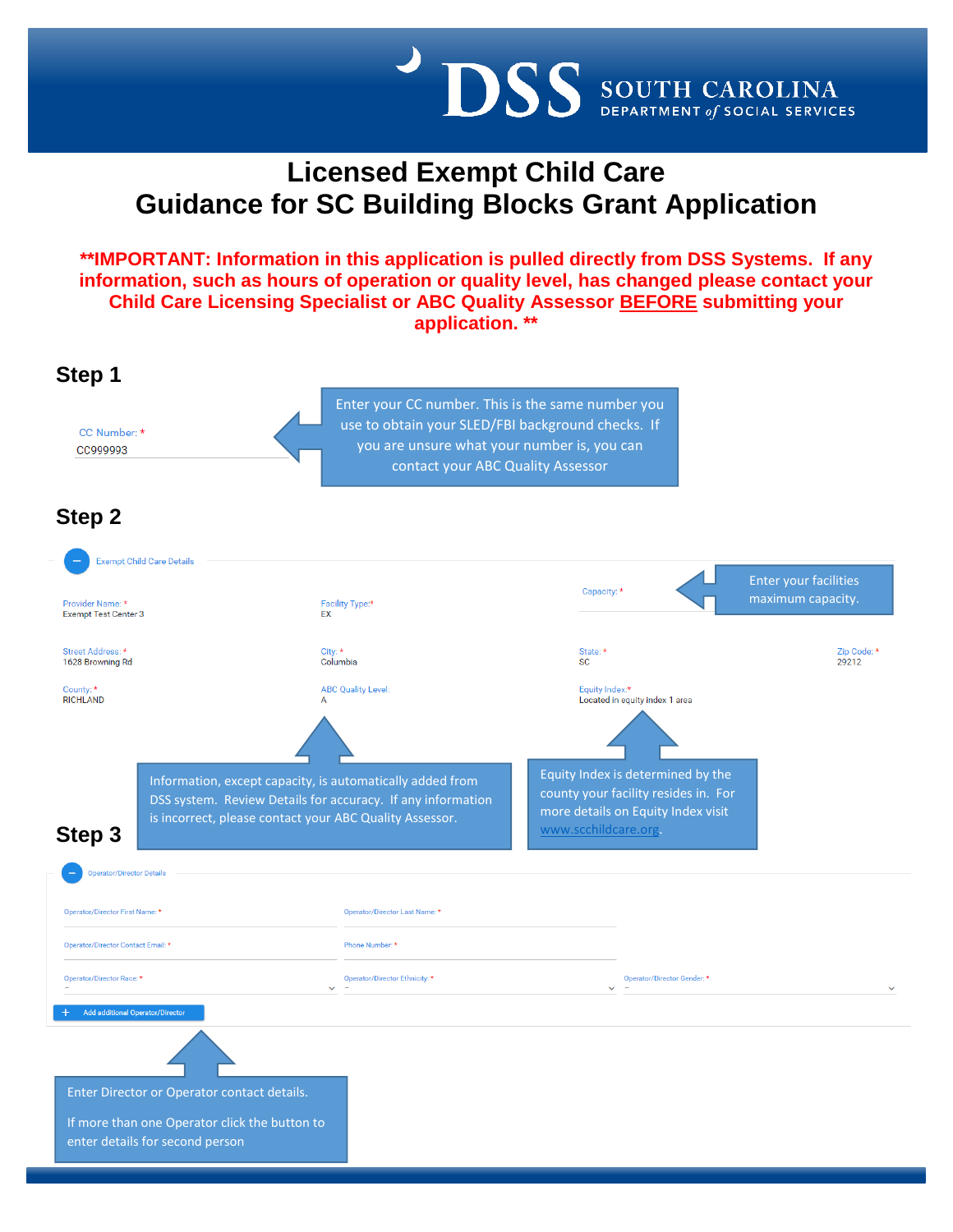

### Example Step 3:

| Operator/Director First Name: *<br><b>Bob</b>                 | Operator/Director Last Name: *<br>Dylan |                             |  |
|---------------------------------------------------------------|-----------------------------------------|-----------------------------|--|
| Operator/Director Contact Email: *<br>toomanyemails@email.con | Phone Number: *<br>8035556666           |                             |  |
| Operator/Director Race: *                                     | Operator/Director Ethnicity: *          | Operator/Director Gender: * |  |
| Black/African American                                        | Latino<br>$\checkmark$                  | Other<br>$\checkmark$       |  |



## If Temporarily closed:

| You are currently eligible to apply for this grant.<br>What is the current status of your program? *<br>Temporarily closed due to public health, financial hardship, or other reasons relating to the coronavirus disease 2019 (COVID-19) public health emergency. |                                                                                                                                |  |
|--------------------------------------------------------------------------------------------------------------------------------------------------------------------------------------------------------------------------------------------------------------------|--------------------------------------------------------------------------------------------------------------------------------|--|
| Please give details about the temporary closure: *<br>closed due to cleaning, plan to re-open                                                                                                                                                                      |                                                                                                                                |  |
| Planned Reopen Date:*<br>01/30/2022                                                                                                                                                                                                                                | If temporarily closed due to Covid19 you can still apply, but<br>you must re-open within 30 days from the date of notification |  |
| Reopen date needs to be within 30 of applying or you will only receive one twelfth of your eligible payments.                                                                                                                                                      | of payment from the state accounting system (SCEIS).                                                                           |  |
|                                                                                                                                                                                                                                                                    | Update your ABC Quality Assessor when you have re-opened.                                                                      |  |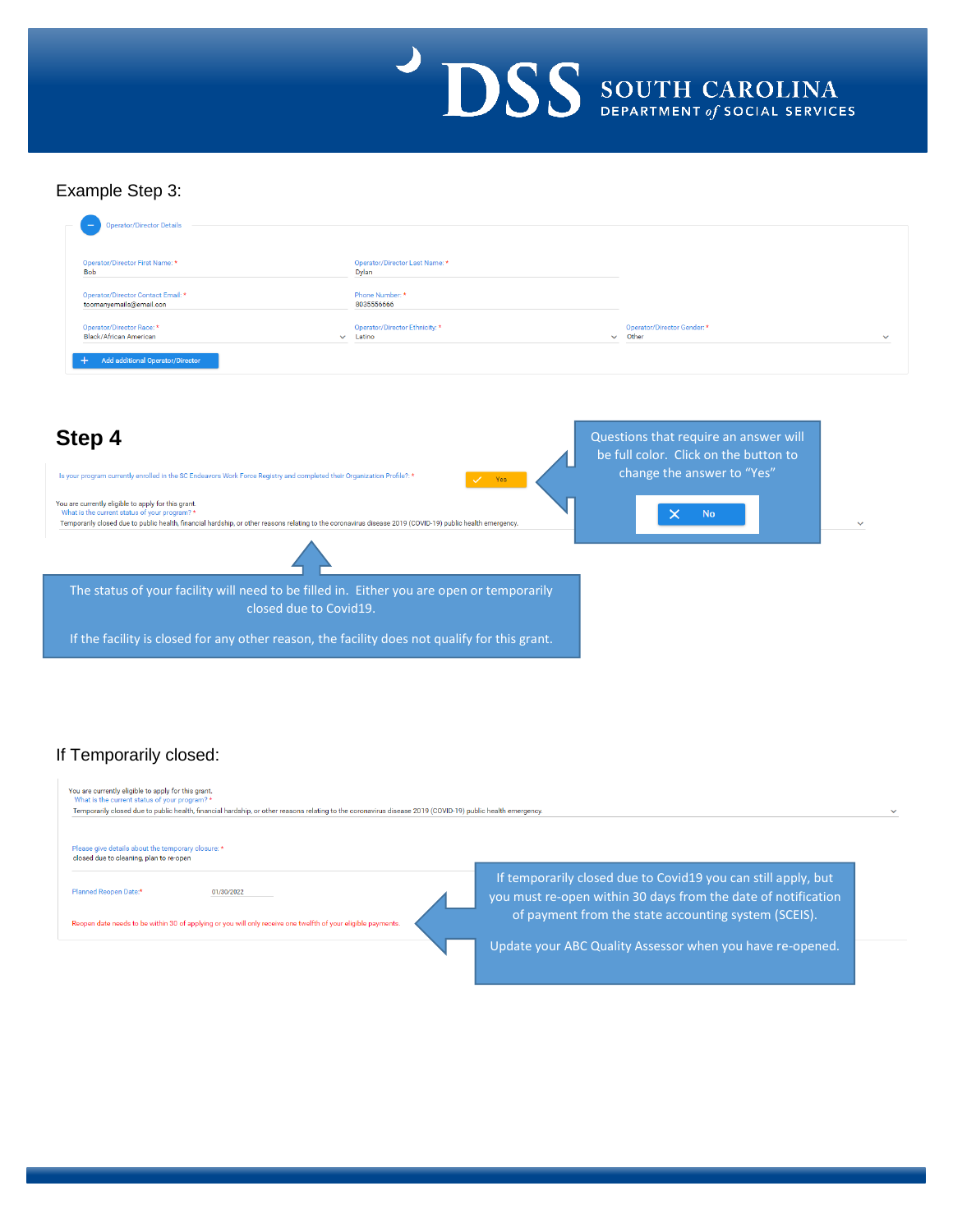

Enter Hours of Operation and Total Operating Hours for that day. If facility does not operate on a day leave it as 0.

## **Step 5**

#### What is the licensed or identified capacity of your program?: 50

| Day of the Week | <b>Hours of Operations</b> | <b>Total Operating Hours</b> |
|-----------------|----------------------------|------------------------------|
| Monday          | $3-6$                      | 3                            |
| Tuesday         | 4-6                        | 2                            |
| Wednesday       | $1 - 4$                    | 3                            |
| Thursday        | $3-6$                      | 3                            |
| Friday          | $3-6$                      | 3                            |
| Saturday        | 0                          | 0                            |
| Sunday          |                            |                              |

Number of recipients of voucher paid in the last two years: 56

# **Step 6**

| What is your current average enrollment by age? |                                 | What was your average enrollment by age in January 2020 (before COVID-19)? |                                        |
|-------------------------------------------------|---------------------------------|----------------------------------------------------------------------------|----------------------------------------|
| 0 years of age*                                 |                                 | 0 years of age*                                                            |                                        |
| 1 year of age*                                  | All lines must                  | 1 year of age*                                                             | All lines must                         |
| 2 years of age*                                 | have a number. If               | 2 years of age*                                                            | have a number. If                      |
| 3 years of age*                                 | no children<br>enrolled at that | 3 years of age*                                                            | no children                            |
| 4 years of age*                                 | age then place a 0              | 4 years of age*                                                            | enrolled at that<br>age then place a 0 |
| 5 years of age not in Kindergarten*             | on the line                     | 5 years of age not in Kindergarten*                                        | on the line                            |
| 5 years of age in Kindergarten or older*        |                                 | 5 years of age in Kindergarten or older*                                   |                                        |
| Total Average Enrollment: * 0                   |                                 | Total Pre-COVID Average Enrollment: * 0                                    |                                        |

## Example Step 6:

0 years of age\*<br>0

|    | 1 year of age*                           |
|----|------------------------------------------|
| 0  |                                          |
|    | 2 years of age*                          |
| 0  |                                          |
|    | 3 years of age*                          |
| 0  |                                          |
|    | 4 years of age*                          |
| 10 |                                          |
|    | 5 years of age not in Kindergarten*      |
| 15 |                                          |
|    | 5 years of age in Kindergarten or older* |
| 10 |                                          |

Total Average Enrollment: \*35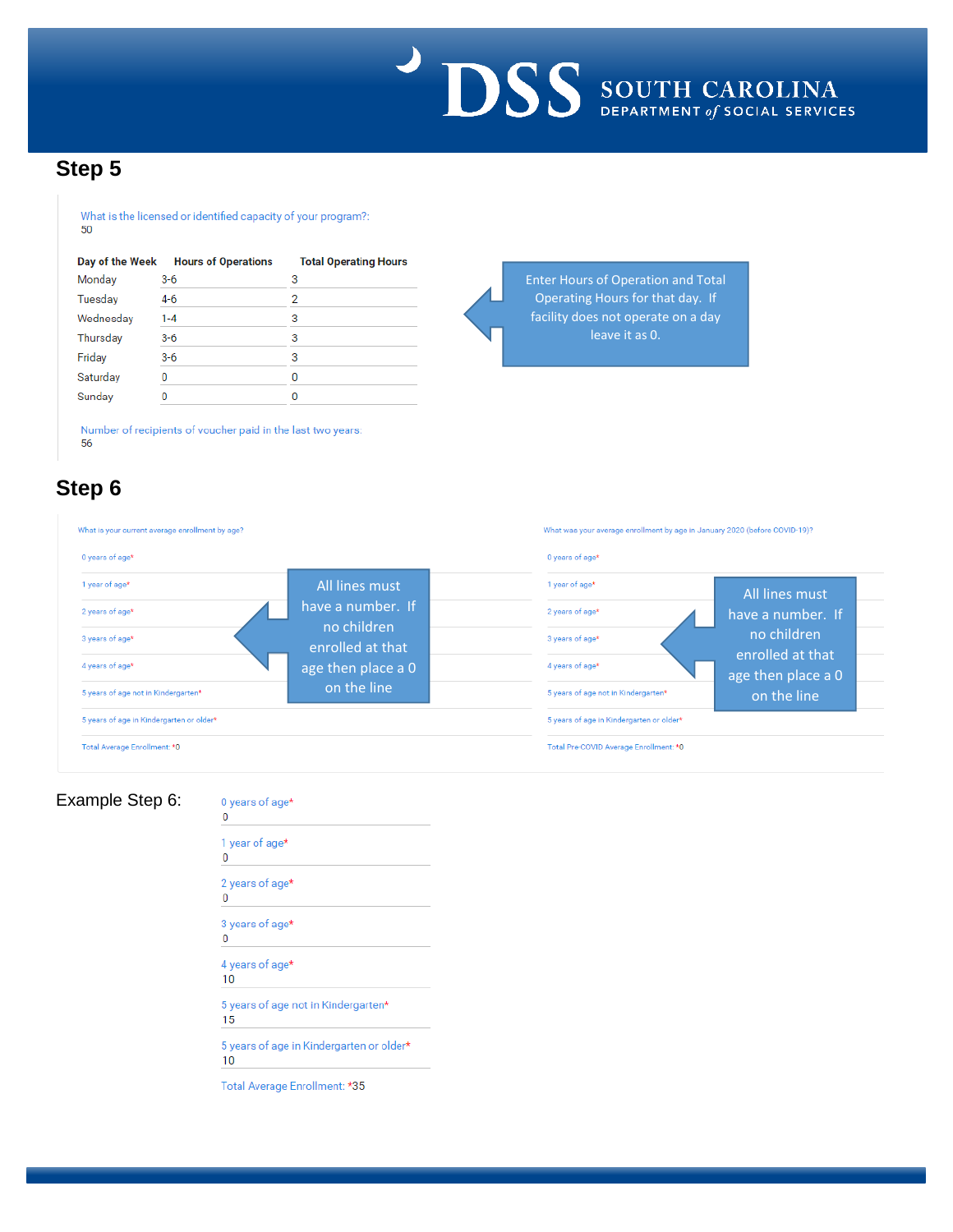

## **Step 7**



\$12,000.00

**Total Supplemental Funding Amount:** 



## Example Step 9:

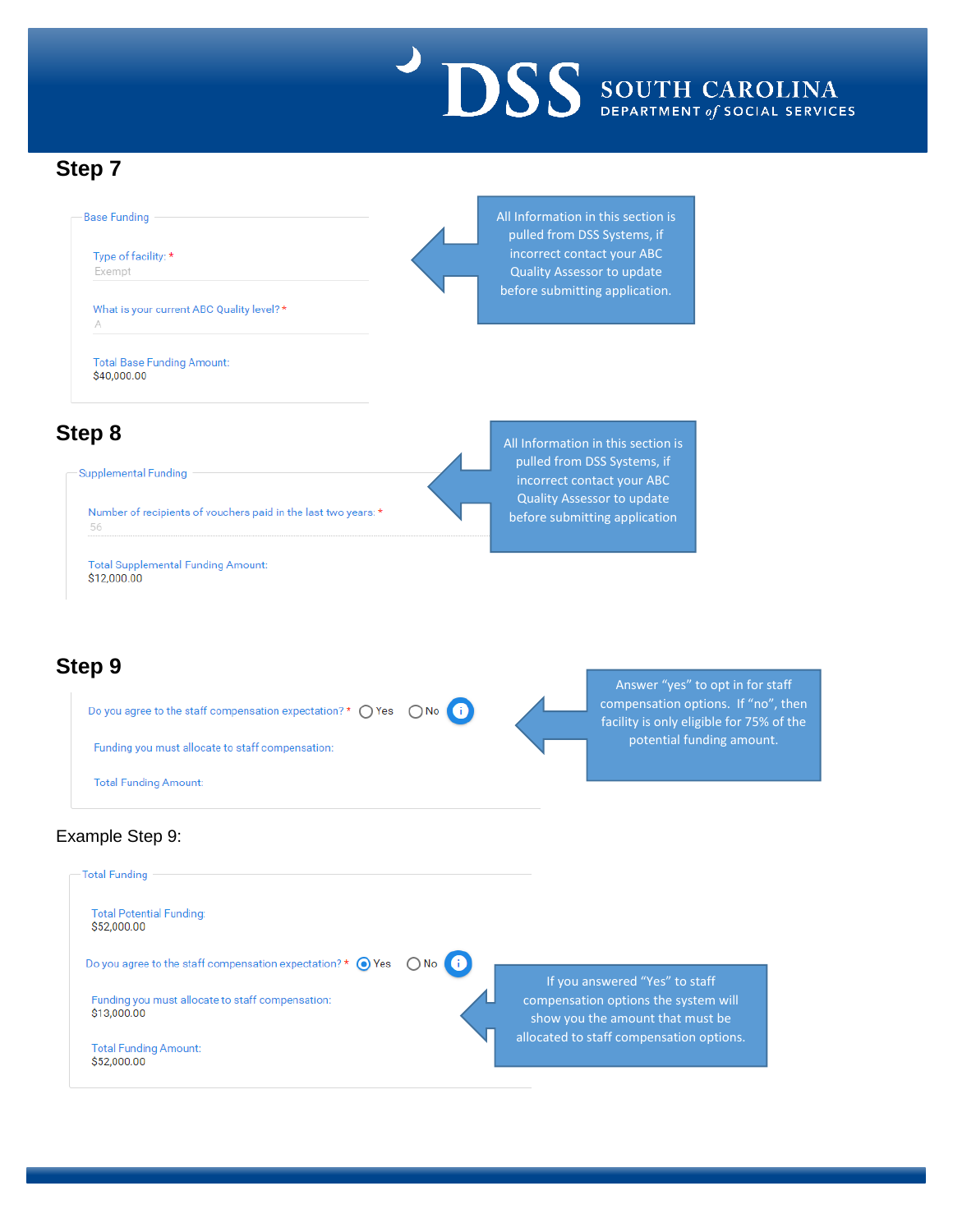#### **SS** SOUTH CAROLINA If "Yes" to staff compensation options, then **Step 10** 25% is already marked for personnel costs and must remain there. **Funds Use Categories Information** Circles explain allowable use of Personnel Costs: 25% \$13,000.00  $\bullet$ funds in each section.Rent, utilities, facility maintenance, and insurance: **\$NaN**  $\bullet$ Personal Protective Equipment, Cleaning, and other health and safety practices: \$NaN Determine the percentage of the funds that you will use in each

Equipment and Supplies: **\$NaN Category** Goods and Services: **\$NaN** Mental Health Services: **\$NaN**  $\mathbf \Omega$ Past Expenses: **\$NaN**  $\bullet$ Total percentage must Total: NaN% **\$NaN** equal 100% to be able to submit the application. Percentage should be 100, to submit the application.

## Example Step 10:

Total: 100% \$52,000.00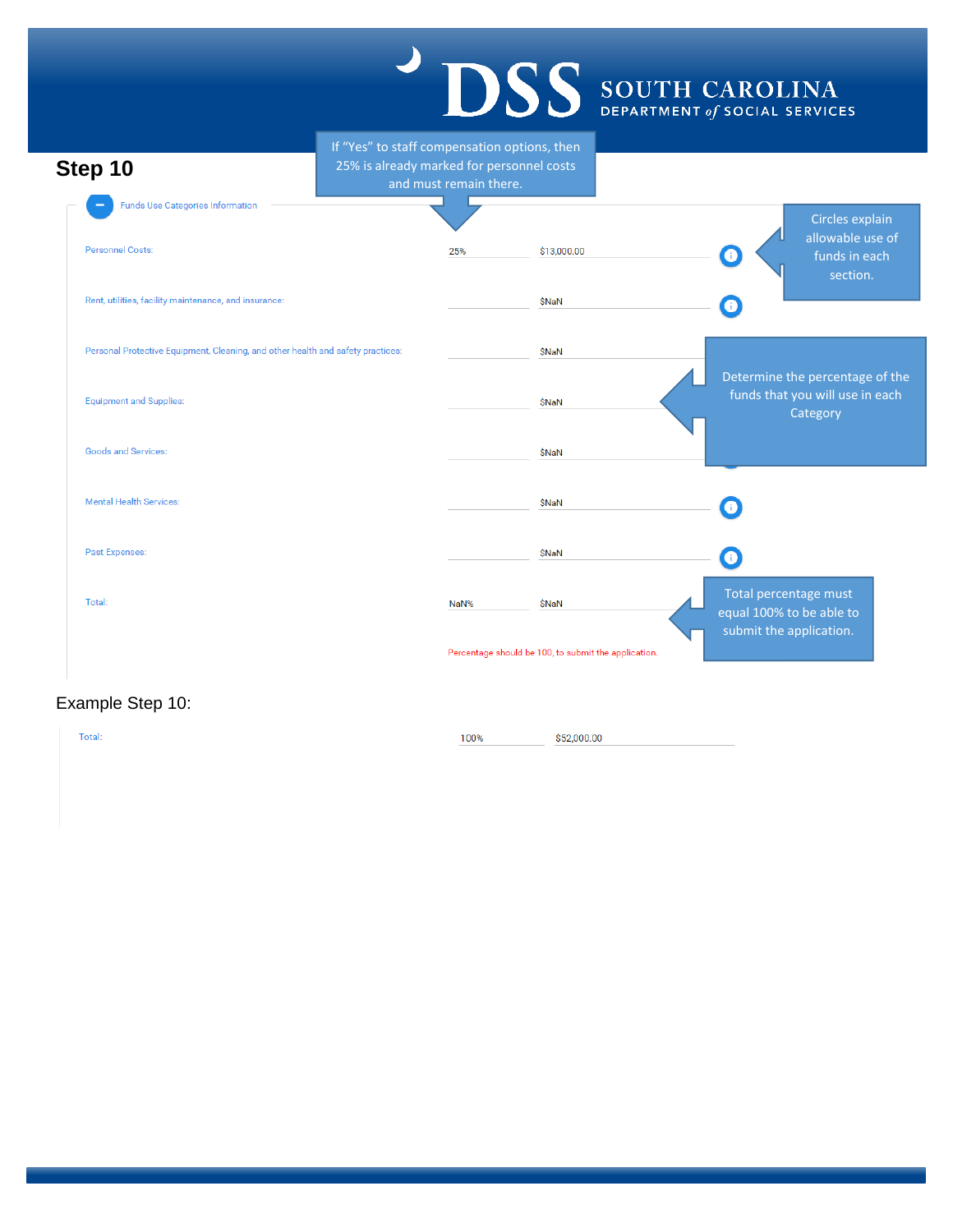

# **Step 11**

| To receive a stabilization grant. I agree to use the funds only for the categories and purposes indicated on this application and have marked above which categories I plan to fund. Note: You can move funds between categori                                                                                                                                                                                                                                                                                                                                                                                                                                                                                                                                                              |
|---------------------------------------------------------------------------------------------------------------------------------------------------------------------------------------------------------------------------------------------------------------------------------------------------------------------------------------------------------------------------------------------------------------------------------------------------------------------------------------------------------------------------------------------------------------------------------------------------------------------------------------------------------------------------------------------------------------------------------------------------------------------------------------------|
| I also understand that it is my responsibility to maintain records and other documentation to support the use of funds I receive as well as to document my compliance with the requirements described in A, B, and C. Provider<br>expenditure of grant funds which may include records of application approval, receipts, invoices, and/or any other supporting documentation indicating how funds were used. Documentation must remain on file at the facility<br>grant is completed as needed to satisfy a possible audit. Documentation may be requested at any time by DSS and, if requested, will need to be provided within fifteen (15) calendar days of the request. If funds are determi<br>definition of operating expenses provided, recoupment of the funds will be initiated.* |
| By signing this application, I am certifying that I will meet requirements throughout the period of the subgrant, including the following:                                                                                                                                                                                                                                                                                                                                                                                                                                                                                                                                                                                                                                                  |
| A. When open and providing services, I will implement policies in line with guidance and orders from corresponding state, territorial, Tribal, and local authorities and, to the greatest extent possible, implement policies<br>Disease Control and Prevention (CDC). <sup>*</sup>                                                                                                                                                                                                                                                                                                                                                                                                                                                                                                         |
| B. For each emplovee (including lead teachers, aides, and any other staff who are emploved by the child care provider to work in transportation, food preparation, or other type of service). I must continue paying at least<br>maintain the same benefits (such as health insurance and retirement) for the duration of the subgrant, I understand that I may not involuntarily furlough employees from the date of application submission through the durati<br>C. I will provide relief from copayments and tuition payments for the families enrolled in the child care program, to the extent possible, and prioritize such relief for families struggling to make either type of payment.*                                                                                           |
| I will agree to meet quarterly reporting requirements as set forth by the South Carolina Department of Social Services.*                                                                                                                                                                                                                                                                                                                                                                                                                                                                                                                                                                                                                                                                    |
| All confirmation boxes must be checked to be able to submit application                                                                                                                                                                                                                                                                                                                                                                                                                                                                                                                                                                                                                                                                                                                     |

# **Step 12**

| Signature First Name: *                                                                                                            | Signature Last Name: *          | Email Address: *                                                 |
|------------------------------------------------------------------------------------------------------------------------------------|---------------------------------|------------------------------------------------------------------|
| Signature First Name is required                                                                                                   | Signature Last Name is required | Signature Email is required                                      |
| Please sign in the space provided below by left clicking and moving your mouse.*<br>Clear<br>$\alpha$<br><b>Submit Application</b> |                                 | Sign by left clicking on<br>your mouse and moving<br>the cursor. |

## Example Step 12:

| Signature First Name: *<br>Daphne                                                | Signature Last Name: *<br><b>Bronson</b> | Email Address: *<br>emailme@email.com |
|----------------------------------------------------------------------------------|------------------------------------------|---------------------------------------|
| Please sign in the space provided below by left clicking and moving your mouse.* |                                          |                                       |
| Donce Stree<br>Clear                                                             |                                          |                                       |
| <b>Submit Application</b>                                                        |                                          |                                       |